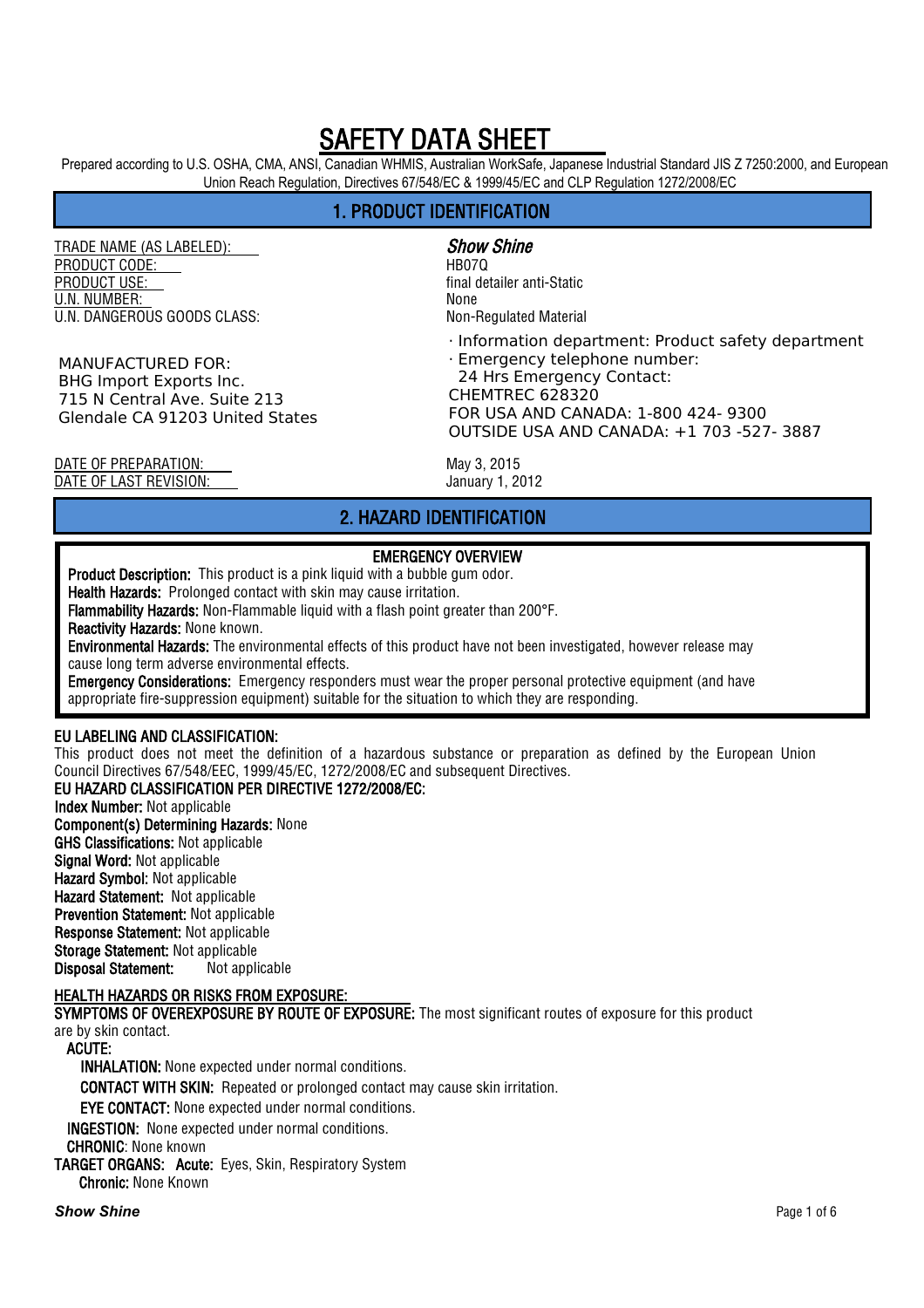# 3. COMPOSITION and INFORMATION ON INGREDIENTS

| <b>HAZARDOUS INGREDIENTS:</b>                                                                                                                               | $CAS$ # | EINECS# | AMOUNT | <b>HAZARD</b><br><b>SYMBOLS</b> | <b>HAZARD CLASSIFICATION</b> |  |
|-------------------------------------------------------------------------------------------------------------------------------------------------------------|---------|---------|--------|---------------------------------|------------------------------|--|
| All ingredients are non-hazardous or less than 1% in concentration (or 0.1% for carcinogens, mutagens, reproductive toxins, or<br>respiratory sensitizers). |         |         |        |                                 |                              |  |

NOTE: ALL WHMIS required information is included in appropriate sections based on the ANSI Z400.1-2010 format. This product has been classified in accordance with the hazard criteria of the CPR and the SDS contains all the information required by the CPR, EU Regulation 1272/2008 and the Japanese Industrial Standard JIS Z 7250: 2000.

### 4. FIRST-AID MEASURES

| <b>EYE CONTACT:</b> | If chemical contacts the eyes, open victim's eyes while under gentle running water. Use sufficient<br>force to open eyelids. Have victim "roll" eyes. Minimum flushing is for 15 minutes. Remove contact<br>lenses, if worn. Seek medical attention.                                                                |
|---------------------|---------------------------------------------------------------------------------------------------------------------------------------------------------------------------------------------------------------------------------------------------------------------------------------------------------------------|
| <b>SKIN</b>         | Wash contacted area with soap and water. Remove exposed or contaminated clothing, taking care                                                                                                                                                                                                                       |
| <b>CONTACT:</b>     | not to contaminate eyes. Seek medical attention if irritation develops and persists.                                                                                                                                                                                                                                |
| INHALATION:         | If chemical is inhaled, or breathing is difficult, remove victim to fresh air. If necessary, use artificial<br>respiration to support vital functions. Seek medical attention.                                                                                                                                      |
|                     | If chemical is swallowed and the person feels unwell, call physician or poison control center for most<br>current information. If professional advice is not available, do not induce vomiting. Never induce<br>vomiting or give diluents (milk or water) to someone who is unconscious, having convulsions, or who |
| INGESTION:          | cannot swallow. Victims of chemical exposure must be taken for medical attention. Rescuers<br>should be taken for medical attention, if necessary. Take a copy of the label and MSDS with the<br>victim to the health professional.                                                                                 |

MEDICAL CONDITIONS AGGRAVATED BY EXPOSURE: Persons with pre-existing skin disorders, eye problems, and impaired respiratory function may be more susceptible to the effects of the substance. RECOMMENDATIONS TO PHYSICIANS: Treat symptoms and eliminate overexposure.

#### 5. FIRE-FIGHTING MEASURES

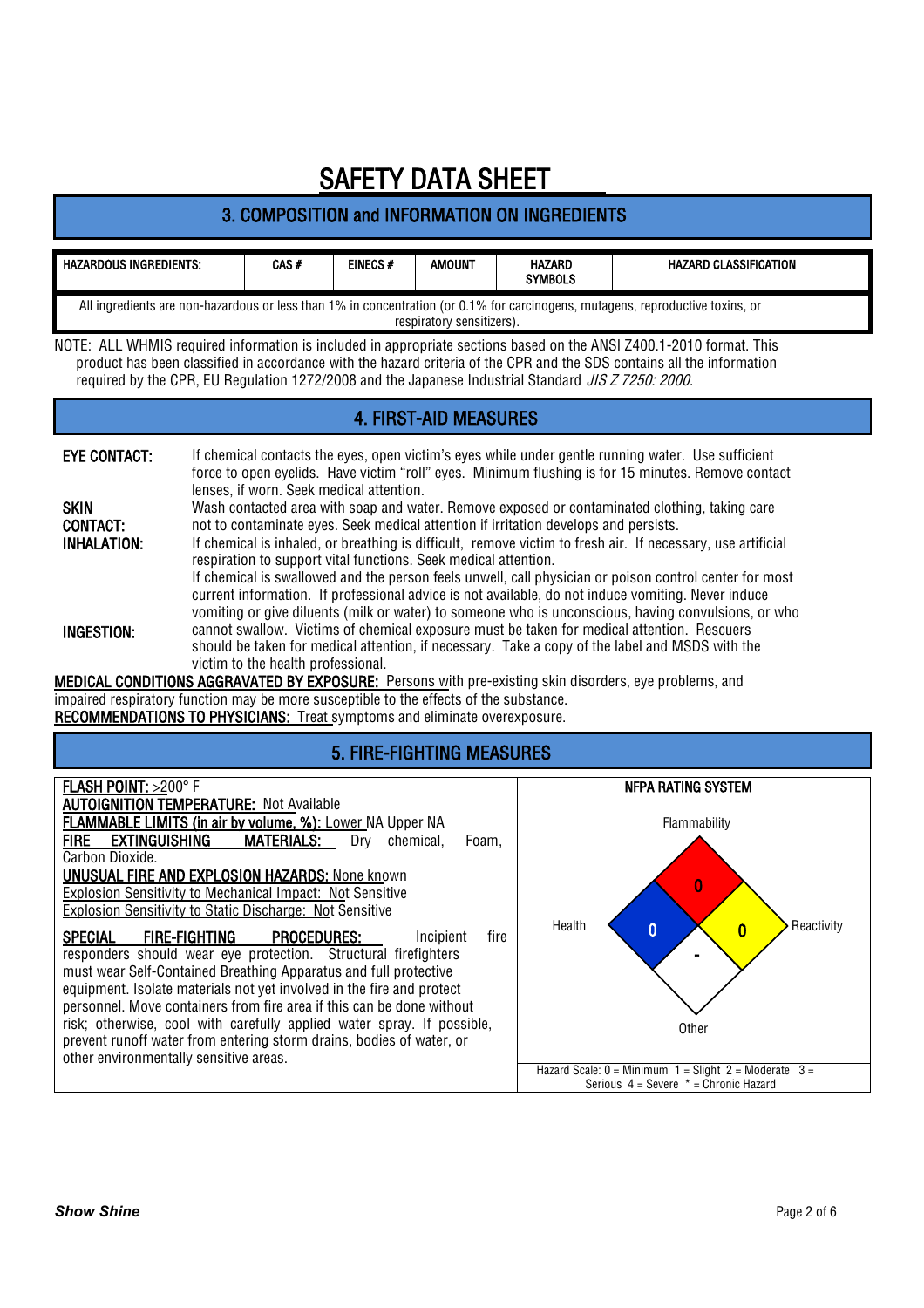# 6. ACCIDENTAL RELEASE MEASURES

#### PERSONAL PRECAUTIONS: Proper protective equipment should be used.

SPILLS: Absorb spill with inert material (e.g. vermiculite, sand or earth), then place in suitable container. Avoid runoff into storm sewers and ditches which lead to waterways. Dispose of in accordance with applicable Federal, State, and local regulatory procedures (see Section 13, Disposal Considerations).

# 7. HANDLING and STORAGE

WORK PRACTICES AND HYGIENE PRACTICES: As with all chemicals, avoid getting this product ON YOU or IN YOU. Wash thoroughly after handling this product. Do not eat, drink, smoke, or apply cosmetics while handling this product. **STORAGE AND HANDLING PRACTICES:** Store in a cool, dry, well-ventilated area away from incompatible substances. Protect from physical damage.

### 8. EXPOSURE CONTROLS - PERSONAL PROTECTION

# EXPOSURE LIMITS/GUIDELINES:

#### No data available.

VENTILATION AND ENGINEERING CONTROLS: Use with adequate ventilation to ensure exposure levels are maintained below the established limits.

Currently, International exposure limits are not established for all the components of this product. Please check with competent authority in each country for the most recent limits in place.

The following information on appropriate Personal Protective Equipment is provided to assist employers in complying with OSHA regulations found in 29 CFR Subpart I (beginning at 1910.132) or equivalent standard of Canada, or standards of EU member states (including EN 149 for respiratory PPE, and EN 166 for face/eye protection), and those of Japan. Please reference applicable regulations and standards for relevant details.

RESPIRATORY PROTECTION: Not normally required with this product. If exposure limits are exceeded, use only respiratory protection authorized in the U.S. Federal OSHA Respiratory Protection Standard (29 CFR 1910.134), equivalent U.S. State standards, Canadian CSA Standard Z94.4-93, the European Standard EN149, or EU member states.

EYE PROTECTION: Splash goggles or safety glasses with side shields recommended to prevent eye contact. If necessary, refer to U.S. OSHA 29 CFR 1910.133, Canadian Standards, and the European Standard EN166, Australian Standards, or relevant Japanese Standards.

HAND PROTECTION: Compatible protective gloves recommended. Wash hands after removing gloves. If necessary, refer to U.S. OSHA 29 CFR 1910.138, the European Standard DIN EN 374, the appropriate Standards of Canada, Australian Standards, or relevant Japanese Standards.

BODY PROTECTION: Use body protection appropriate for task. Coveralls, rubber aprons, or chemical protective clothing made from natural rubber are generally acceptable, depending upon the task. If necessary, refer to appropriate Standards of Canada, or appropriate Standards of the EU, Australian Standards, or relevant Japanese Standards. If a hazard of injury to the feet exists due to falling objects, rolling objects, where objects may pierce the soles of the feet or where employee's feet may be exposed to electrical hazards, use foot protection, as described in U.S. OSHA 29 CFR 1910.136.

### 9. PHYSICAL and CHEMICAL PROPERTIES

#### INFORMATION ON BASIC PHYSICAL AND CHEMICAL PROPERTIES:

APPEARANCE (Physical State) and COLOR: This product is a pink liquid with a bubble gum odor. ODOR: Mild characteristic odor. ODOR THRESHOLD: Not Available pH: Not Available MELTING/FREEZING POINT: <32°F BOILING POINT: >212°F FLASH POINT: >200°F EVAPORATION RATE (n-BuAc=1): ~ Water FLAMMABILITY (SOLID, GAS): Not Applicable UPPER/LOWER FLAMMABILITY OR EXPLOSION LIMITS: Not Applicable VAPOR PRESSURE (mm Hg @ 20°C (68 ° F): 17 mm Hg @ 20°C VAPOR DENSITY: >1 RELATIVE DENSITY: Not Applicable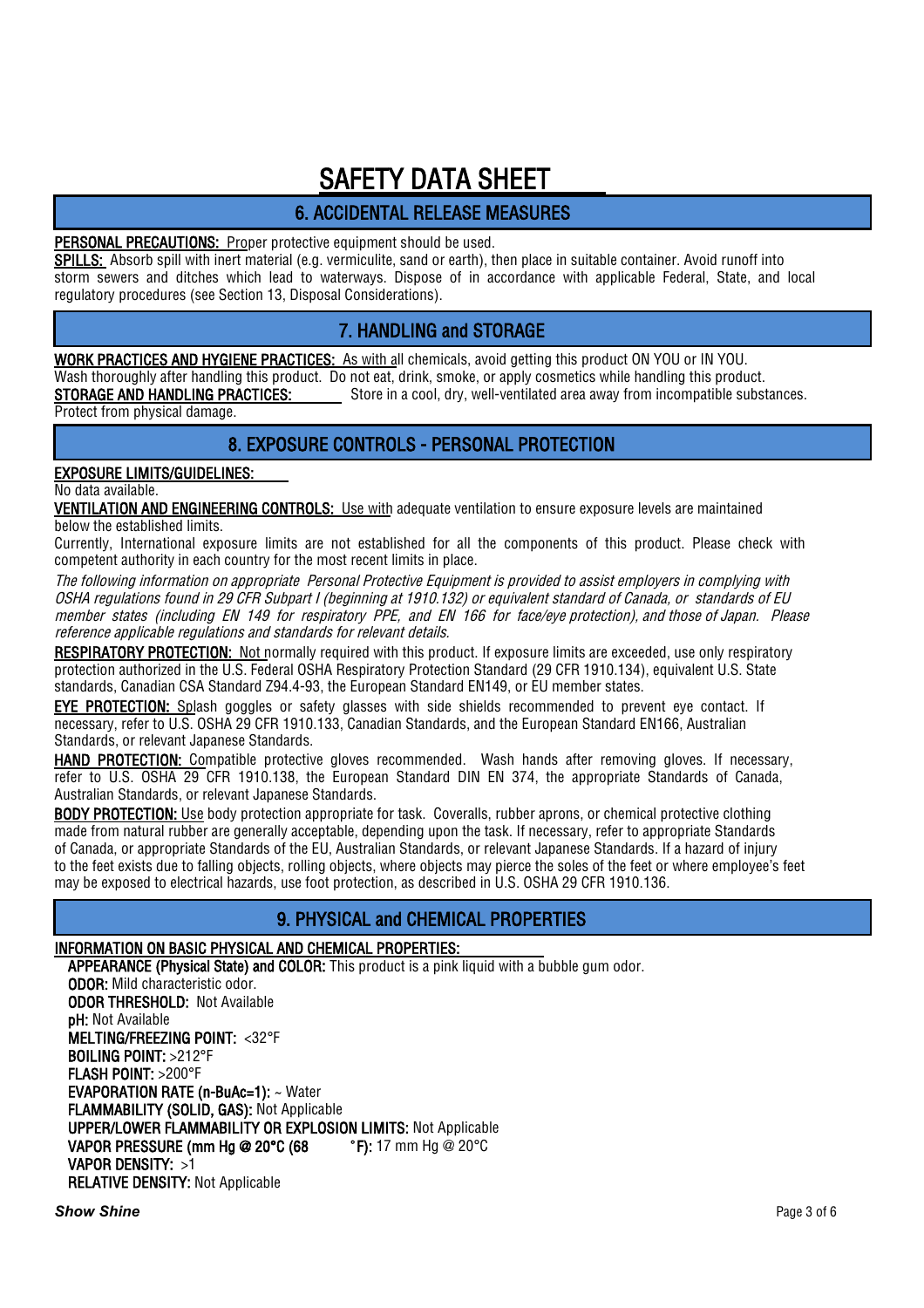DENSITY: Not Available SPECIFIC GRAVITY: 0.967 SOLUBILITY IN WATER: Dispersible WEIGHT PER GALLON: Not Available PARTITION COEFFICENT (n-octanol/water): Not Applicable AUTO-IGNITION TEMPERATURE: Not Applicable DECOMPOSITION TEMPERATURE: Not Available VISCOSITY: Not Available VOC g/l / Lb/gal: 0

### 10. STABILITY and REACTIVITY

**STABILITY:** Stable under ordinary conditions of use and storage

DECOMPOSITION PRODUCTS: Thermal decomposition may produce oxides of carbon.

MATERIALS WITH WHICH SUBSTANCE IS INCOMPATIBLE: Strong oxidizing agents, strong bases.

HAZARDOUS DEPOLYMERIZATION: Will not occur.

CONDITIONS TO AVOID: Incompatible materials

### 11. TOXICOLOGICAL INFORMATION

#### TOXICITY DATA:

No LD50 Data Available

SUSPECTED CANCER AGENT: None of the components of this product are listed by agencies tracking the carcinogenic potential of chemical compounds:

**IRRITANCY OF PRODUCT:** This product may be irritating to eyes, respiratory system and skin.

**SENSITIZATION TO THE PRODUCT: None known** 

REPRODUCTIVE TOXICITY INFORMATION: Listed below is information concerning the effects of this product and its components on the human reproductive system.

Mutagenicity: The components of this product are not reported to produce mutagenic effects in humans.

Embryotoxicity: The components of this product are not reported to produce embryotoxic effects in humans.

Teratogenicity: The components of this product are not reported to produce teratogenic effects in humans.

Reproductive Toxicity: The components of this product are not reported to produce reproductive effects in humans.

#### 12. ECOLOGICAL INFORMATION

ALL WORK PRACTICES MUST BE AIMED AT ELIMINATING ENVIRONMENTAL CONTAMINATION.

TOXICITY: No Data available for this mixture.

MOBILITY IN SOIL: No Data

PERSISTENCE/DEGRADABILITY: Possibly hazardous short term degradation products are not likely. However, long term degradation products may arise.

ENVIRONMENTAL STABILITY: Controls should be engineered to prevent release to the environment, including procedures to prevent spills, atmospheric release and release to waterways

BIOACCUMULATION/ACCUMULATION: These products have not been tested for bio-accumulation potential.

WATER ENDANGERMENT CLASS: Not Established

# 13. DISPOSAL CONSIDERATIONS

PREPARING WASTES FOR DISPOSAL: Waste disposal must be in accordance with appropriate U.S. Federal, State, and local regulations, those of Canada, Australia, EU Member States and Japan. EU Waste Code: Not Listed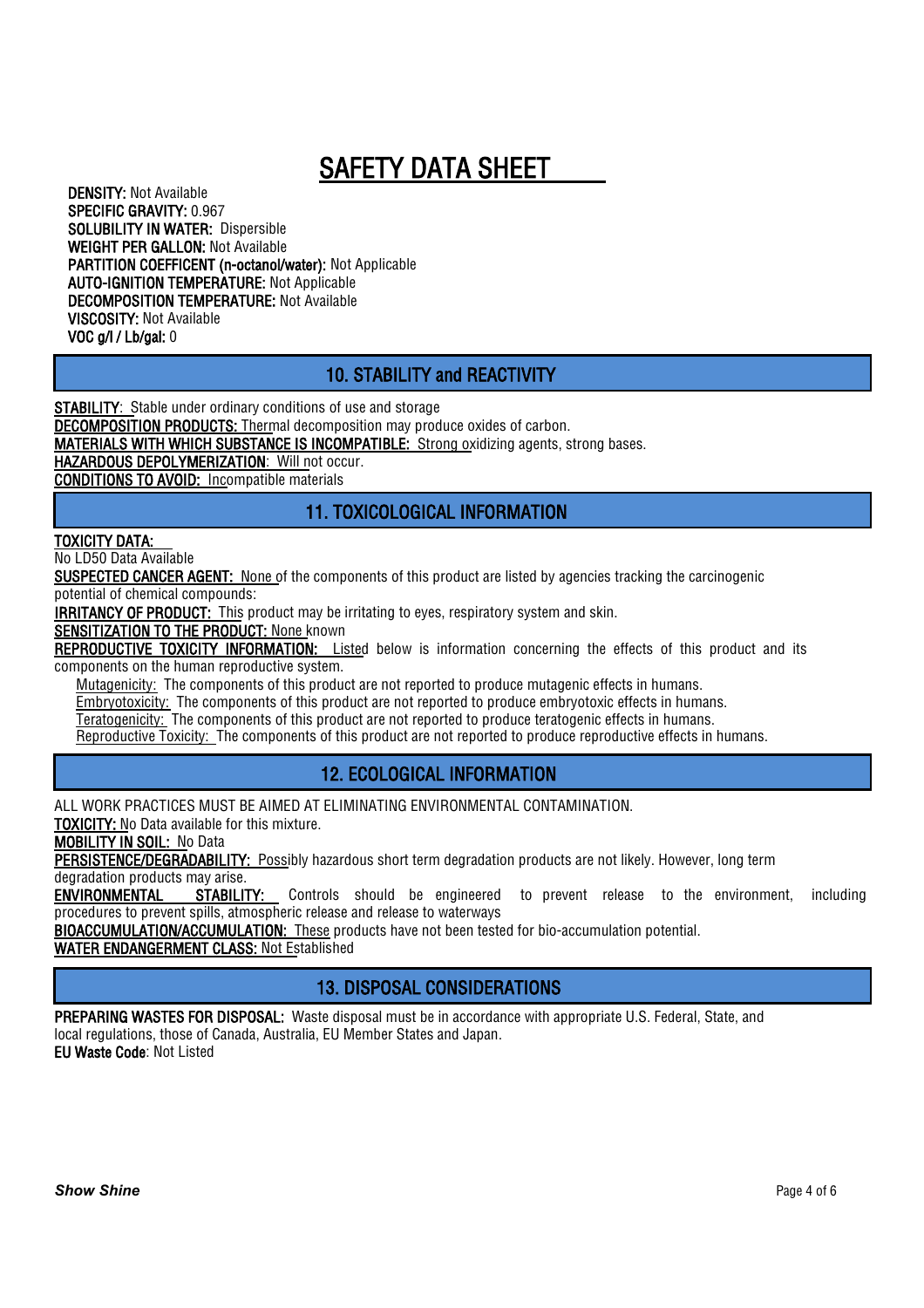### 14. TRANSPORTATION INFORMATION

| US DOT, IATA, IMO, ADR:                                                                           |                                            |                                                                                                                      |
|---------------------------------------------------------------------------------------------------|--------------------------------------------|----------------------------------------------------------------------------------------------------------------------|
|                                                                                                   |                                            | U.S. DEPARTMENT OF TRANSPORTATION (DOT) SHIPPING REGULATIONS: This product is classified (per 49 CFR                 |
| 172.101) by the U.S. Department of Transportation, as follows.                                    |                                            |                                                                                                                      |
| PROPER SHIPPING NAME:                                                                             |                                            | Non-Regulated Material                                                                                               |
| <b>HAZARD CLASS NUMBER and DESCRIPTION:</b>                                                       |                                            | None                                                                                                                 |
| UN IDENTIFICATION NUMBER:                                                                         |                                            | None                                                                                                                 |
| <b>PACKING GROUP:</b>                                                                             |                                            | None                                                                                                                 |
| DOT LABEL(S) REQUIRED:<br>NORTH AMERICAN EMERGENCY RESPONSE GUIDEBOOK NUMBER: None                |                                            | None                                                                                                                 |
| <b>RQ QUANTITY:</b>                                                                               |                                            | None                                                                                                                 |
|                                                                                                   |                                            | <b>MARINE POLLUTANT:</b> The components of this product are not designated by the Department of Transportation to be |
| Marine Pollutants (49 CFR 172.101, Appendix B).                                                   |                                            |                                                                                                                      |
|                                                                                                   |                                            | INTERNATIONAL AIR TRANSPORT ASSOCIATION SHIPPING INFORMATION (IATA): This product is not considered as               |
| dangerous goods.                                                                                  |                                            |                                                                                                                      |
|                                                                                                   |                                            | INTERNATIONAL MARITIME ORGANIZATION SHIPPING INFORMATION (IMO): This product is not considered as                    |
| dangerous goods.                                                                                  |                                            |                                                                                                                      |
|                                                                                                   |                                            | EUROPEAN AGREEMENT CONCERNING THE INTERNATIONAL CARRIAGE OF DANGEROUS GOODS BY ROAD                                  |
|                                                                                                   |                                            | (ADR): This product is not considered by the United Nations Economic Commission for Europe to be dangerous goods     |
|                                                                                                   |                                            |                                                                                                                      |
|                                                                                                   |                                            | <b>15. REGULATORY INFORMATION</b>                                                                                    |
|                                                                                                   |                                            |                                                                                                                      |
|                                                                                                   |                                            |                                                                                                                      |
| UNITED STATES REGULATIONS:                                                                        |                                            |                                                                                                                      |
| <b>SARA REPORTING</b>                                                                             |                                            | The components of this product are subject to the reporting requirements of                                          |
| <b>REQUIREMENTS</b>                                                                               |                                            | Sections 302, 304, and 313 of Title III of the Superfund Amendments and                                              |
|                                                                                                   | Reauthorization Act.                       |                                                                                                                      |
|                                                                                                   | SECTION 302 (RQ): None                     |                                                                                                                      |
|                                                                                                   | SECTION 302 (TPQ): None                    |                                                                                                                      |
|                                                                                                   | <b>SECTION 313: None</b>                   |                                                                                                                      |
| <b>TSCA</b>                                                                                       |                                            | All components in this product mixture are listed on the US Toxic Substances                                         |
|                                                                                                   | Control Act (TSCA) inventory of chemicals. |                                                                                                                      |
| SARA 311/312: Acute Health: Yes; Chronic Health: No; Fire: No; Reactivity: No                     |                                            |                                                                                                                      |
| U.S. CERCLA REPORTABLE QUANTITY (RQ): None                                                        |                                            |                                                                                                                      |
|                                                                                                   |                                            | <b>CALIFORNIA SAFE DRINKING WATER AND TOXIC ENFORCEMENT ACT (PROPOSITION 65):</b> This product does not              |
| contain a component above the 0.1% level which is listed as a California Proposition 65 chemical. |                                            |                                                                                                                      |
| <b>CANADIAN REGULATIONS:</b>                                                                      |                                            |                                                                                                                      |
|                                                                                                   |                                            | <b>CANADIAN DSL/NDSL INVENTORY STATUS:</b> All of the components of this product are on the DSL Inventory.           |
|                                                                                                   |                                            | CANADIAN ENVIRONMENTAL PROTECTION ACT (CEPA) PRIORITIES SUBSTANCES LISTS: No component of this                       |
| product is on the CEPA First Priorities Substance Lists.                                          |                                            |                                                                                                                      |
|                                                                                                   |                                            | <b>CANADIAN WHMIS CLASSIFICATION and SYMBOLS:</b> This product has been classified per WHMIS 2015 standards.         |
| EU HAZARD INFORMATION:                                                                            |                                            |                                                                                                                      |
| See section 2 for details                                                                         |                                            |                                                                                                                      |

#### AUSTRALIAN INFORMATION FOR PRODUCT:

AUSTRALIAN INVENTORY OF CHEMICAL SUBSTANCES (AICS) STATUS: All components of this product are listed on the AICS or exempt.

STANDARD FOR THE UNIFORM SCHEDULING OF DRUGS AND POISONS: Not applicable.

#### JAPANESE INFORMATION FOR PRODUCT:

JAPANESE IN SHIMATION FOLL HOUSES ...<br>JAPANESE MINISTER OF INTERNATIONAL TRADE AND INDUSTRY (MITI) STATUS: The components of this product are not listed as Class I Specified Chemical Substances, Class II Specified Chemical Substances, or Designated Chemical Substances by the Japanese MITI.

#### INTERNATIONAL CHEMICAL INVENTORIES:

Listing of the components on individual country Chemical Inventories is as follows: